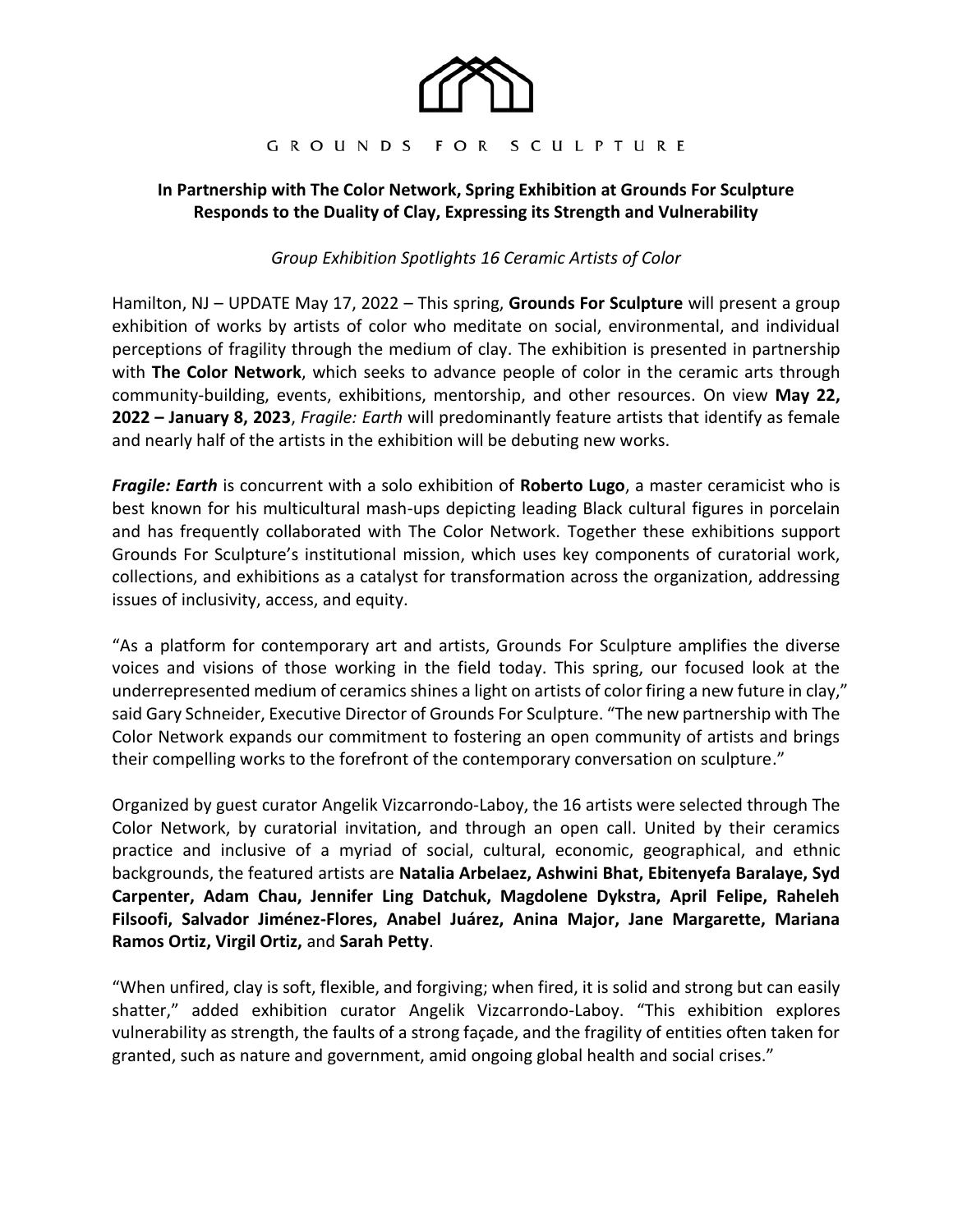The exhibition will be accompanied by a series of artist-led programs, including community workshops in ceramics, storytelling, and self-reflection as well as art sessions, ESL/Spanish offerings, and professional development for artists presented by both Grounds For Sculpture and The Color Network. The partners will also co-host a fall auction, **Fragile: Cup**, which will offer oneof-a-kind ceramic mugs created by contemporary artists for sale to support the mission of The Color Network.

## **Supporters**

*Roberto Lugo: The Village Potter and Fragile: Earth* **are supported by** *lead sponsor Bank of America*, with major support from the Edna W. Andrade Fund of the Philadelphia Foundation, The Gordon and Llura Gund Foundation, the New Jersey Department of State, Division of Travel & Tourism, and Marjorie Ogilvie and Miller Parker. Additional generous exhibition support by the Brooke Barrie Art Fund, Judith Burgis, Drs. Umesh and Sunanda Gaur, Holman, NRG, Princetel, PSEG, and Barbara Eberlein and Jerry Wind. Support is provided in part by the Atlantic Foundation, the New Jersey State Council on the Arts, a partner agency of the National Endowment for the Arts; and the Geraldine R. Dodge Foundation.

## **Member Preview Day**

Grounds For Sculpture will hold a special preview day for its Members on Saturday, May 21, from 8 a.m. to 4 p.m. The exhibitions *Roberto Lugo: The Village Potter* and *Fragile: Earth*, which will not open to the general public until the following day, will both be on view and programs include opportunities to meet the artists and curators. Member reservations are required.

## **Hours and Ticketing**

Both *Roberto Lugo: The Village Potter* and *Fragile: Earth* will be on view to the public with general admission. Grounds For Sculpture hours for visitors are Monday, Wednesday, Thursday 10am-6pm; Friday, Saturday, Sunday 10am-9pm; closed Tuesday.\* Visitors should check the Grounds For Sculpture website for extended hours.

Advance timed ticket reservations are highly recommended to ensure entry. Reservations can be made online at [groundsforsculpture.org.](https://www.groundsforsculpture.org/timed-admission-tickets/) Capacity is limited and tickets often sell out on weekends and holidays. Member reservations are required on weekends (Saturdays and Sundays) and holidays. Tickets are available up to two weeks in advance and are released on a weekly basis.

# **\*Starting May 30, Grounds for Sculpture will be open Monday - Thursday 10am-6pm, Friday - Sunday 10am-9pm, through September 5, 2022**

# **About The Color Network**

The Color Network's mission is to aid in the advancement of people of color in the ceramic arts. Their focus includes exhibitions, an online database, community events, and mentorship. Since